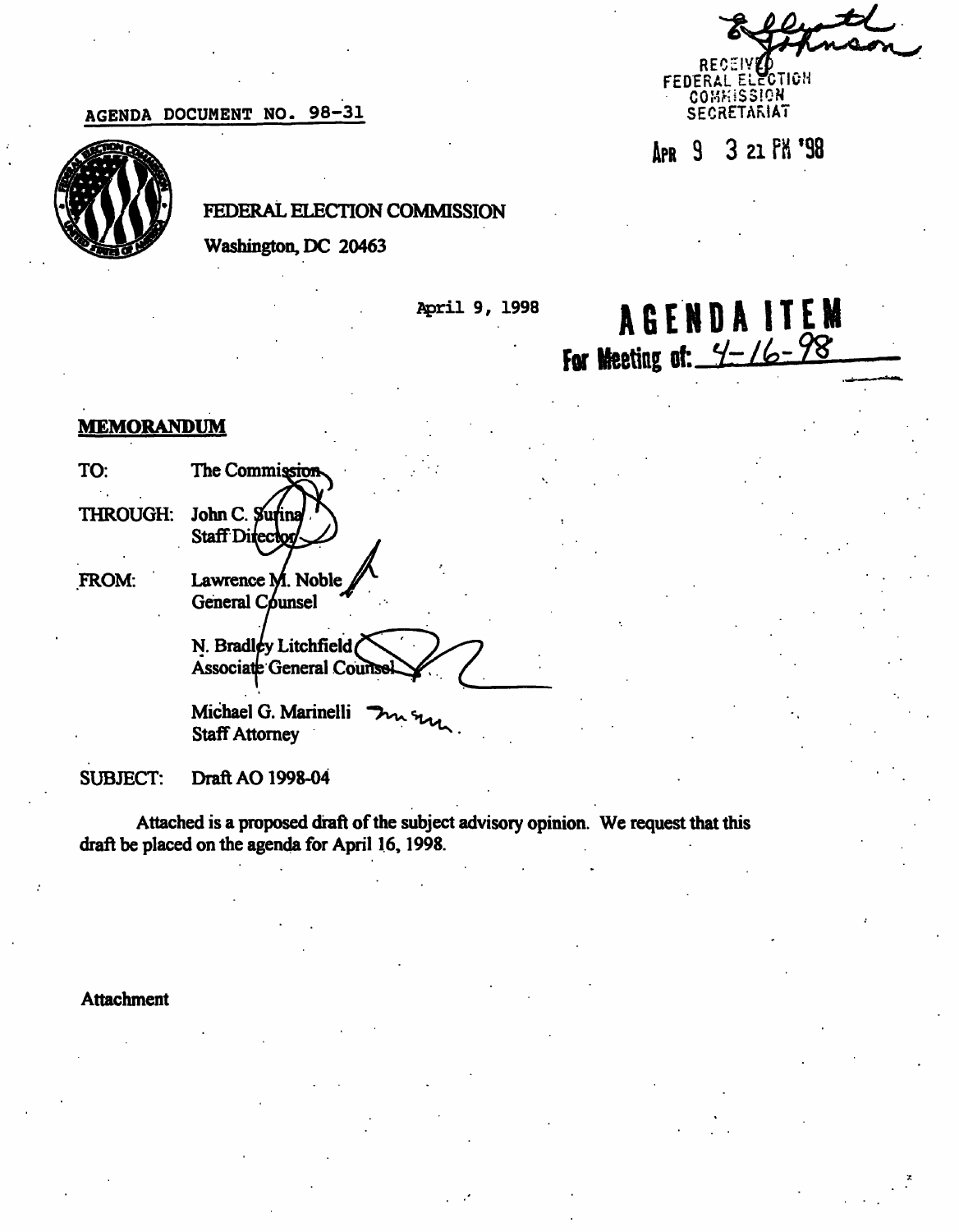| 2        | <b>ADVISORY OPINION 1998-4</b>                                                              |  |
|----------|---------------------------------------------------------------------------------------------|--|
| 3<br>4   | 教组件<br>Alan J. Broder, President                                                            |  |
| 5<br>6   | White Oak Technologies, Inc.<br>10907 Wheeler Drive                                         |  |
| 7        | Silver Spring, MD 20901                                                                     |  |
| 9<br>10  | Dear Mr. Broder:                                                                            |  |
| 11<br>12 | This refers to your letter dated February 5, 1998, and subsequent submissions               |  |
| 13       | which request an advisory opinion concerning the application of the Federal Election        |  |
| 14       | Campaign Act of 1971, as amended ("the Act"), and Commission regulations to your            |  |
| 15       | proposed use of FEC contributor data.                                                       |  |
| 16       | You state that you are the president of White Oak Technologies Inc. ("WOTI").               |  |
| 17       | WOTI, you explain, develops software systems to perform specialized analyses of             |  |
| 18       | transaction databases (which you refer to as "data mining"). One area of particular         |  |
| 19       | emphasis is the system's ability to detect, in databases, hidden patterns of collaborations |  |
| 20       | among people or organizations.                                                              |  |
| 21       | In order to demonstrate its software capabilities to potential clients, WOTI has            |  |
| $-22$    | applied its pattern detection technologies to FEC contributor record databases.             |  |
| 23       | This has been done to illustrate WOTI's ability to identify collaborative, and possibly     |  |
| 24       | improper, behavior among individuals represented in FEC records. You have provided          |  |
| 25       | exhibits displaying results obtained from this process. You specifically state that the use |  |
| 26       | of FEC information will be for illustrative purposes only. WOTI does not intend to          |  |
| 27       | distribute or publish FEC data beyond the limited use made in its marketing materials.      |  |
| 28       | The principal purpose of this display would be, again, to demonstrate WOTI's                |  |
|          |                                                                                             |  |
|          |                                                                                             |  |
|          |                                                                                             |  |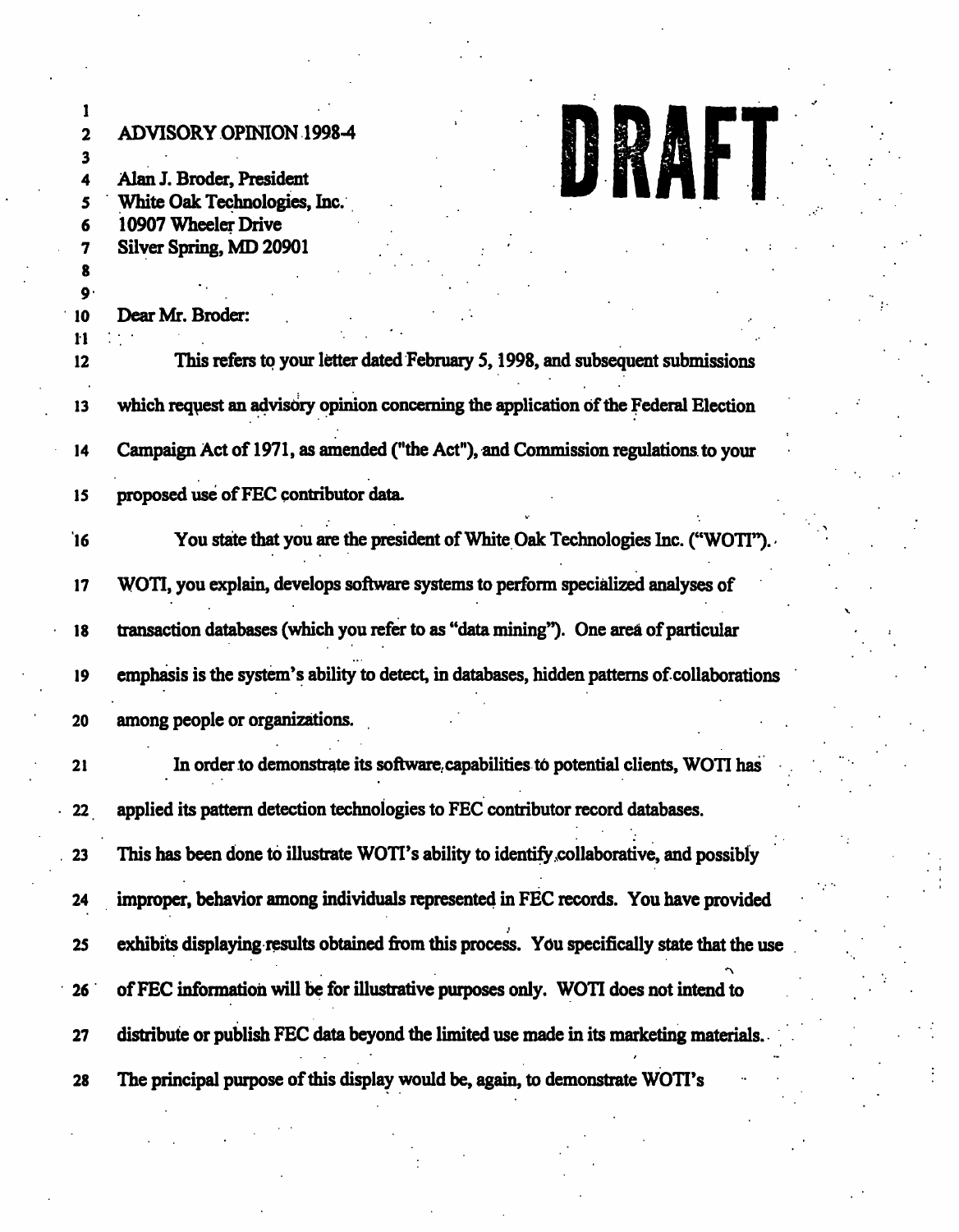| 1             | technological approach to processing comparable data bases. You state that the use of                 |
|---------------|-------------------------------------------------------------------------------------------------------|
| $\mathbf{2}$  | actual data (including full names, dates, and contribution amounts extracted from FEC                 |
| 3             | databases) is important to establishing the veracity of its detection technologies, since the         |
| 4             | potential clients are free to independently obtain FEC data and validate WOTI results. <sup>1</sup>   |
| 5             | However, you affirm that work products delivered to clients would not include any                     |
| 6             | information derived from FEC reports.                                                                 |
| 7             | You would offer WOTI's services to private sector organizations with an interest                      |
| 8             | in fraud control (such as financial and health-care institutions), as well as government              |
| 9             | organizations concerned with fraud control or law enforcement. While you are not                      |
| $\mathbf{10}$ | actively marketing your services to any "politically oriented organizations" you anticipate           |
| 11            | that your services may be utilized in the future by such organizations. <sup>2</sup> You ask that the |
| $12 -$        | issue of marketing to such clients be considered as a separate question from the marketing            |
| 13            | to non-political clients.                                                                             |
| 14            | To potential political clients, you would offer WOTI's services for fraud detection                   |
| 15            | applications and fundraising applications. For fraud detection applications, the political            |
| 16            | client might wish to apply WOTI's technology to discover patterns of improper                         |
| 17            | fundraising practices by opposing parties or candidates. WOTI would provide a license                 |
| 18            | to the client for WOTI's data mining software that would be installed and operated at the             |
| 19            | client's own facilities on the client's own computer equipment. WOTI would not provide                |
| 20            | any FEC data or data derived from FEC data. The software would be used by WOTI staff                  |

 $\mathcal{I}$ 

÷.

<sup>1</sup> In your March 9, 1998, letter you state that WOTI will not display the full addresses of

of contributors in its marketing materials, but would display the city and zip codes.<br><sup>2</sup> The Commission interprets your term "politically oriented organizations" to mean political organizations, political committees, and candidates. See 2 U.S.C. §431(2) and (4); see also 26 U.S.C. §S27(e).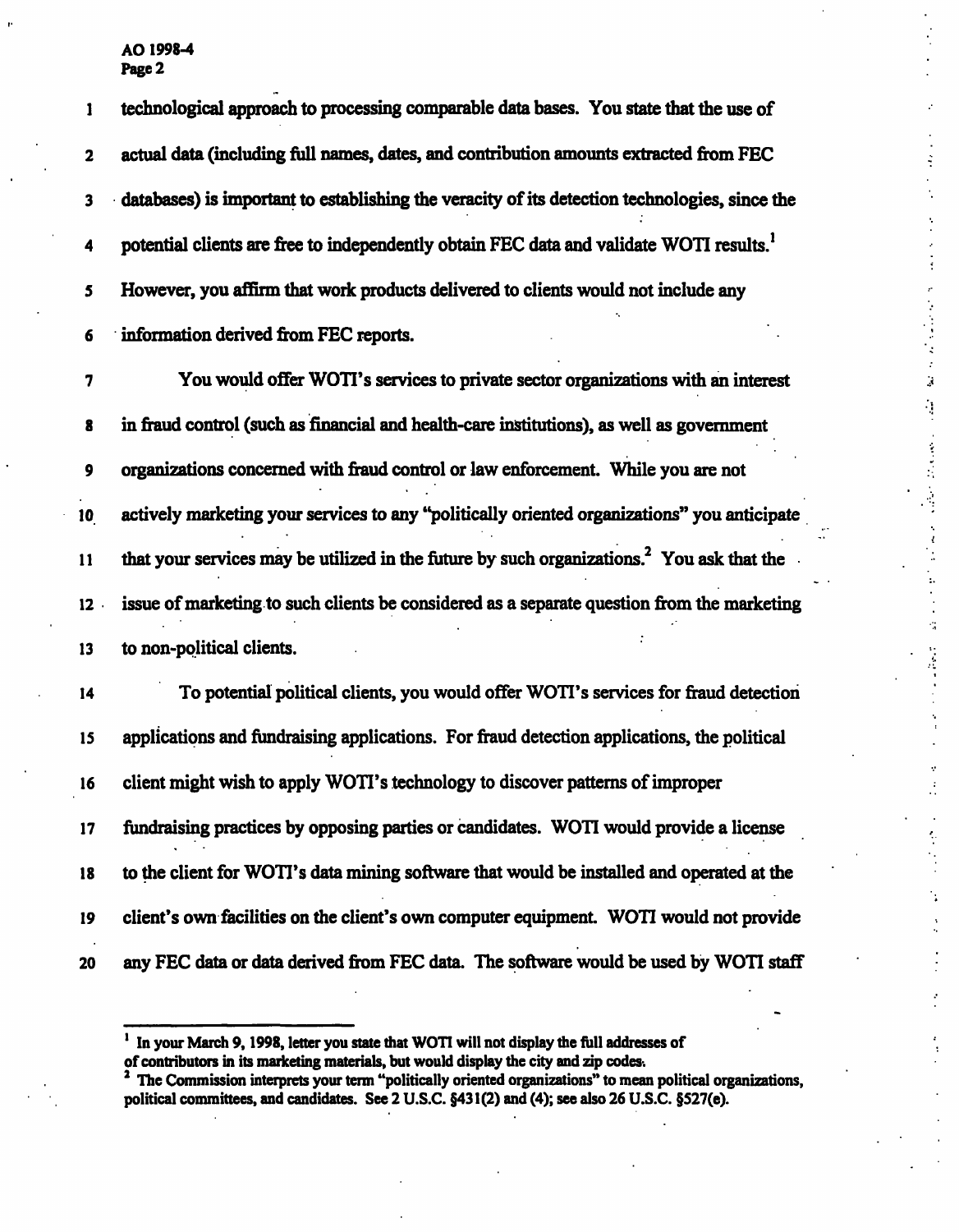1 at the client facility under a separate professional services contract and at the direction of 2 the client's staff.

3 The client would be responsible for independently obtaining from the FEC any 4 data to be analyzed. The client would also make the decision whether to initiate any 5 compliance complaints against individuals or organizations that were identified by 6 WOTTs software.

7 There are also certain fundraising applications as well. The client might wish to • 8 apply WOTI technology to detect collaborative patterns of giving among its own 9 contributor base for the purpose of identifying legitimately influential contributors. The 10 data used for such an application would be limited to the client's own data regarding its 11 own contributors, or data legitimately obtained by the client directly from other 12 cooperating campaigns.

13 You state that WOTI believes that regulations prohibiting "commercial use" of 14 contributor information taken from FEC reports were not intended to prohibit the display 15 of results typical of the exploratory analyses that WOTI is performing, even if the display 16 of such analyses has the beneficial, commercial side effect of increasing the sales of 17 WOTI's services. You, therefore, request that the Commission issue an advisory opinion 18 to determine if WOTI's proposal to display or publish contributor information from FEC 19 reports, when used for the purpose of marketing its data mining services and technologies 20 to political and non-political clients, would be permitted by the Act and Commission 21 regulations.

22 ' The Act requires the Commission to make available for public inspection and 23 copying committee reports containing the name and mailing address of individual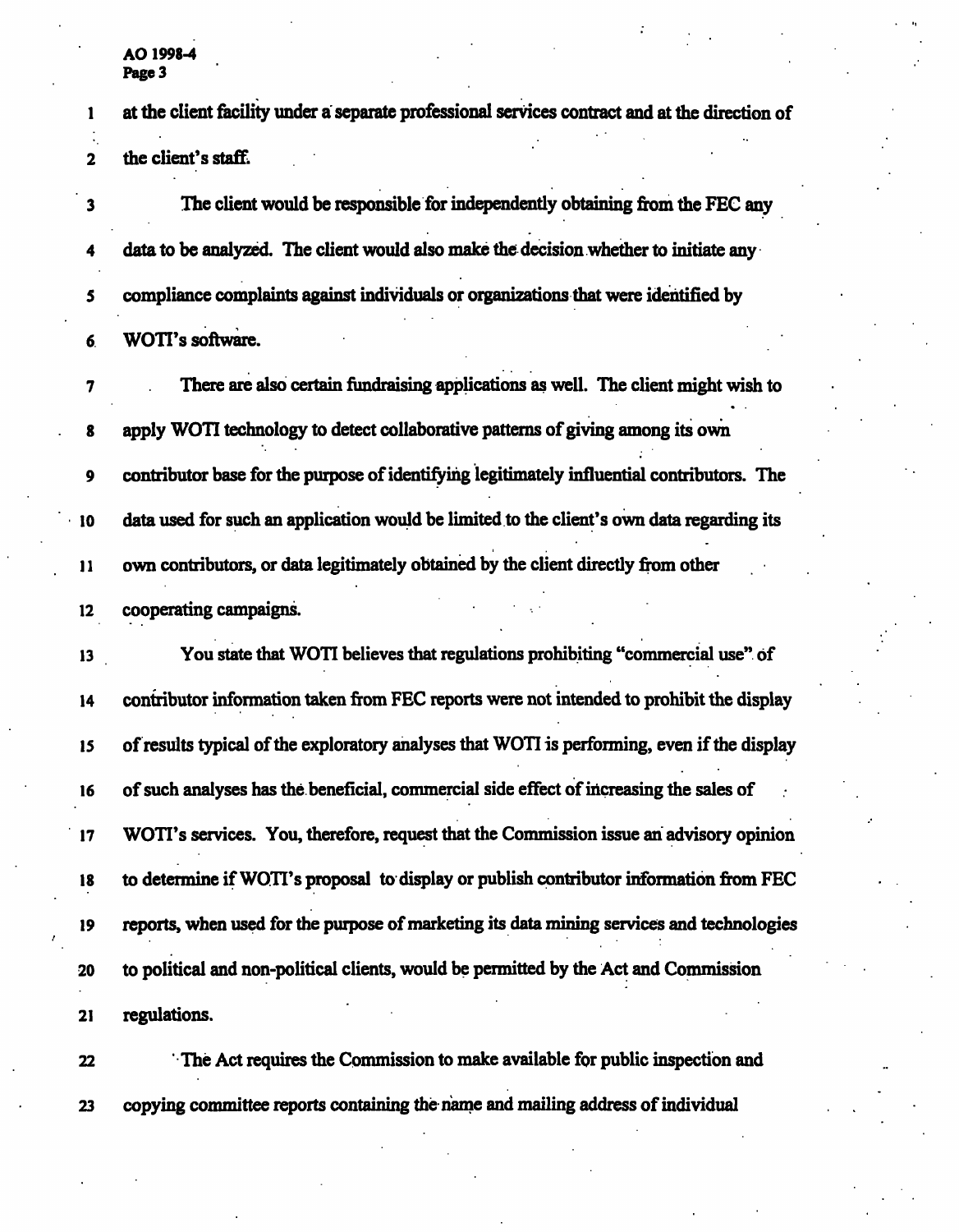|              | contributors giving over \$200 per calendar year. The Act further provides that "any          |
|--------------|-----------------------------------------------------------------------------------------------|
| $\mathbf{2}$ | information copied from such reports or statements may not be sold or used by any             |
| 3            | person for the purpose of soliciting contributions or for commercial purposes, other than     |
| 4            | using the name and address of any political committee to solicit contributions from such      |
| 5            | committee." 2 U.S.C. §438(a)(4); see also 11 CFR 104.15.                                      |
| 6            | Based on the legislative history of the Act, the Commission has previously stated             |
| 7            | that the principal purpose of restricting the sale or use of information copied from reports  |
| 8            | is to protect individual contributors from having their names sold or used for commercial     |
| 9            | purposes. See Federal Election Commission v. Legi-Tech, Inc., 967 F.Supp. 523 (D.D.C.         |
| 10           | 1997) and Advisory Opinions 1995-5, 1989-19, 1986-25, 1981-38, and 1980-101. <sup>3</sup> See |
| 11           | also Federal Election Commission v. Political Contributions Data, Inc., 943 F.2d 190          |

12 (2nd Cir. 1991).<sup>4</sup>

13 A comparison between your proposal and the situation in the recent case, Legi-14 Tech, is relevant to understanding your proposal. In Legi-Tech, a corporation reproduced, 15 in an electronic format, information drawn from FEC reports which included the name 16 and address of persons making political contributions. For a fee, political committees and 17 other interested parties received access to this information, and it was used by various 18 committees and organizations to improve their own fundraising activities. Legi-Tech, at 19 , 530. The DC District Court, supporting the Commission's previous advisory opinions

á

्रं

<sup>&</sup>lt;sup>3</sup> The sponsor of the amendment creating this restriction stated that the purpose was the protection of the privacy of the "very public-spirited citizens" who make contributions to campaigns. 117 Cong. Rec. 30057-58 (1971) (remarks of Senator Bellmon).<br>4. Belitiaal Contributions Data a 3nd Cit

Political Contributions Data, a 2nd Circuit appellate decision, is in conflict with Legi-Tech and several past Commission advisory opinions regarding the application of section 438(a)(4). However, your limited use of FEC contributor information would not be a prohibited use under either Legi-Tech or Political Contributions Data.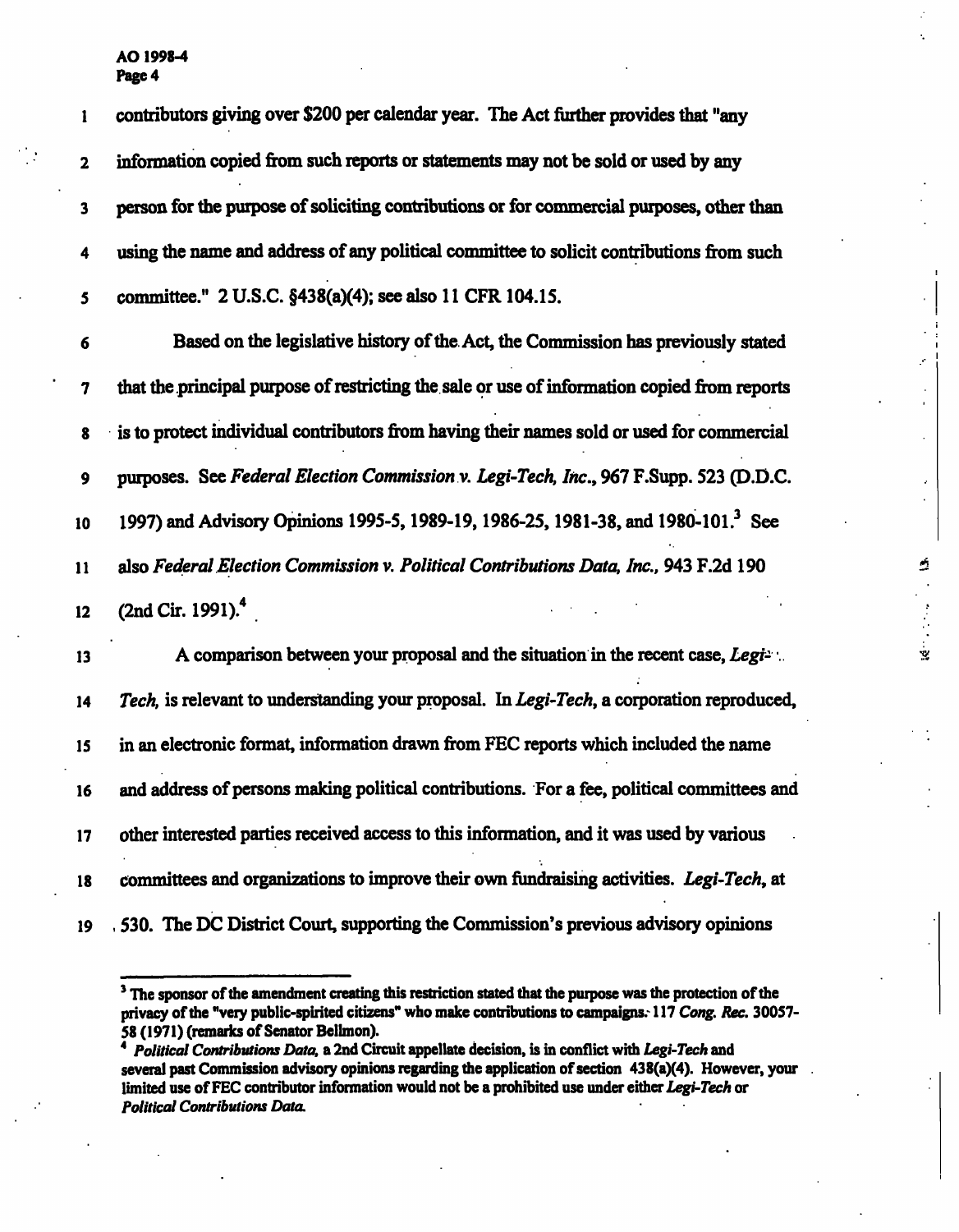| $\mathbf{1}$    | and enforcement actions, found that Legi-Tech had violated section 438(a)(4) "by selling   |
|-----------------|--------------------------------------------------------------------------------------------|
| $\mathbf 2$     | or using information copied from reports filed with the FEC for commercial purposes in     |
| 3               | that the sale of such information was the principal purpose and primary focus of Legi-     |
| 4               | Tech's actions." Legi-Tech, at 535.                                                        |
| 5               | Your proposal is distinguishable, since you would use contributor information              |
| 6               | only to illustrate your general methodology to prospective clients, and would not be       |
| 7               | selling contributor information drawn from FEC reports. Unlike the clientele of Legi-      |
| 8               | Tech, your clients would not access this information through your services.                |
| $\overline{9}$  | Therefore, the Commission concludes that your proposed use of data drawn from FEC          |
| 10 <sub>l</sub> | reports is not prohibited by the Act or Commission regulations. This conclusion remains    |
| 11              | the same should political organizations or committees or candidates seek to use your       |
| 12              | services in the manner you describe above. The fraud detection applications of your        |
| 13              | software would not be prohibited by section 438(a)(4) since you would not be giving        |
| 14              | your political client any data derived from FEC reports. Furthermore, the use of such      |
| 15              | data to detect fraud on the part of another campaign would fall outside of the commercial  |
| 16              | use restriction. See Advisory Opinions 1984-2 and 1981-5. <sup>5</sup> The fundraising     |
| 17 <sup>1</sup> | applications of your proposal also would not contravene section 438(a)(4) since, again, no |
| 18              | FEC contributor information would pass to a client; rather, the client would use WOTI-     |
| . 19            | developed technology to analyze, organize or research its own contributor data or lists.   |

<sup>&</sup>lt;sup>5</sup> In Advisory Opinion 1984-2 a candidate was permitted to contact contributors to an unauthorized campaign committee to tell those contributors that the committee was unauthorized and to suggest that they seek refunds. The candidate was not permitted, however, to solicit contributions to the authorized committee. In Advisory Opinion 1981-5, a candidate was permitted to send a letter to his opponent's contributors, using information taken from FEC reports, to correct allegedly defamatory statements made by his opponent.